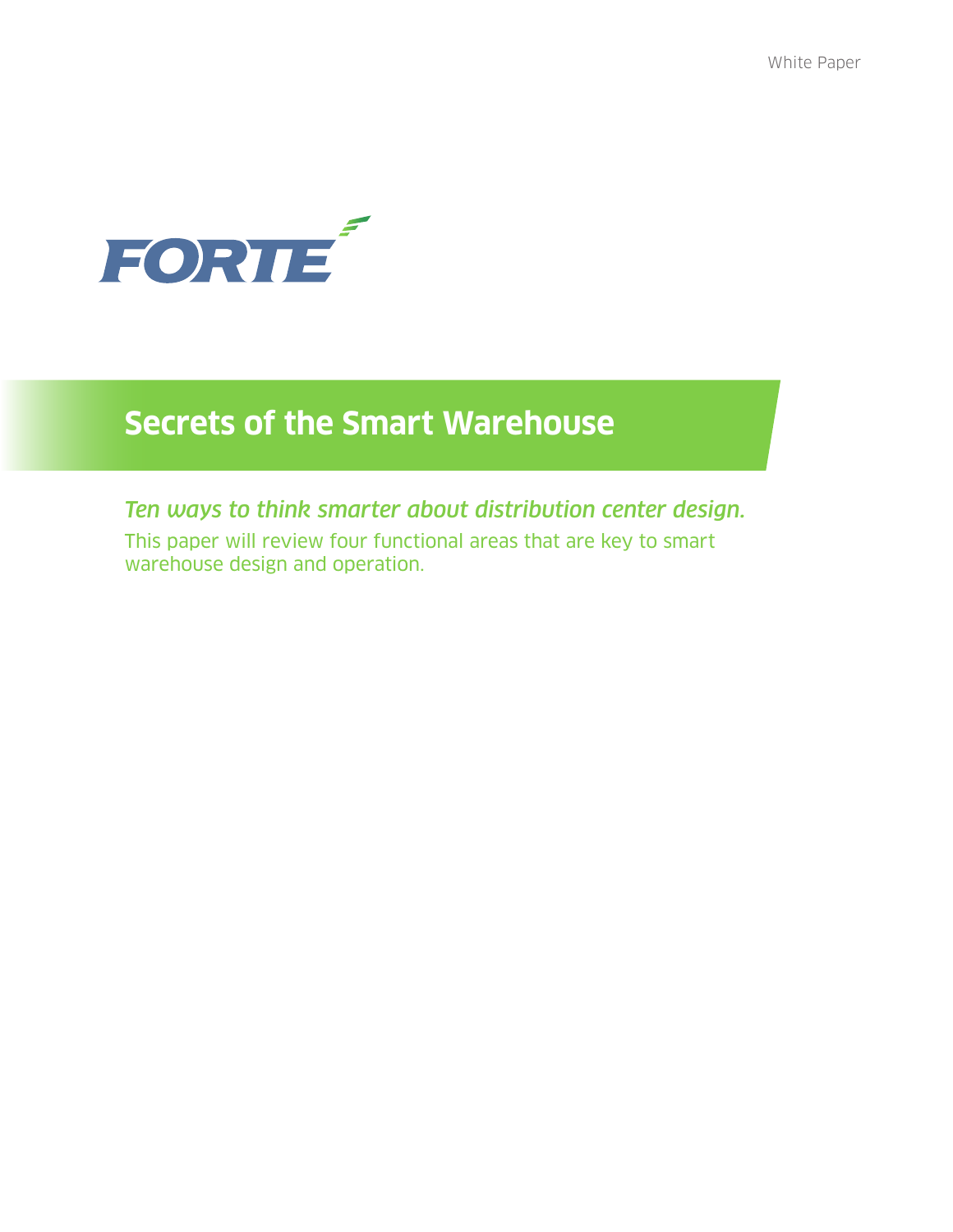

# Introduction

*The Rubik's® Cube offers 43 quintillion possible arrangements of its pieces in search of a solution. Another type of 3-D mechanical puzzle is the distribution center "cube" or "box." While its permutations do not extend to the nth*  power, they are nevertheless considerable, as the combination of architecture, *mechanical systems, controls and software lead to decision-making conundrums squared and cubed.*

Whether addressing the Rubik's Cube riddle or the distribution center puzzle, the use of mathematical algorithms is key to finding a correct solution. With the latter, however, it requires more than the consistent application of complex calculations. Unlike the Rubik's Cube, the distribution center is dynamic, with the need to adapt to changing market opportunities, competitive pressures, product mix, technology and other variables, especially those unforeseen. Data-driven analysis and metrics alone are insufficient. They must be tempered with experience in the day-to-day operation of a distribution center and its all too surprising vagaries.



Is there an optimum distribution center design? Perhaps there is in the theoretical. However, many experts in this field would argue convincingly that the optimum solution is a distribution system fully meeting current operational requirements while offering flexibility and scalability to quickly and relatively inexpensively exploit market opportunities and adapt to customer demands. In other words, a "smart warehouse."

This paper will review four functional areas — situation assessment; planning and design; workflow considerations; and health, safety and environment (HSE) issues — which are key to smart warehouse design and operation.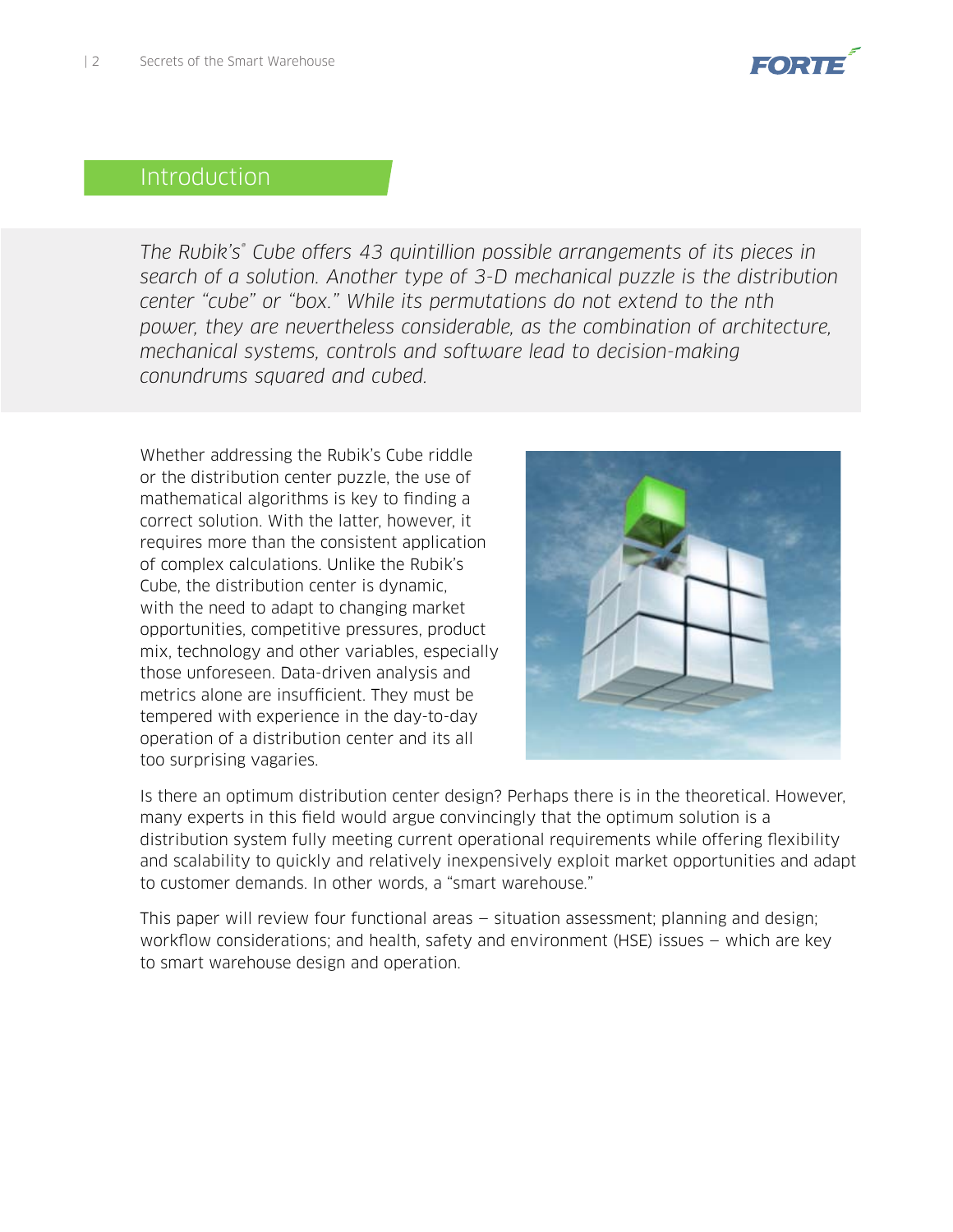

# Situation Assessment

#### Balancing Analytics With the Anecdotal

Computer power has unquestionably had a profound effect on all aspects of human life. In the business arena, an entire school of management thought arose relying exclusively on statistical modeling for decision-making processes. Known as the "whiz kids," this generation of executives created some of the most spectacular calamities in American business history. Their mistake was obvious: the application of one-dimensional static models in a dynamic environment will ultimately lead to failure.

Certainly, an exhaustive collection of warehouse fulfillment data along with objective analyses is an essential first step in comprehensively evaluating current warehouse systems and performance. As one needs clay to make bricks, so must one have data to establish benchmarks and metrics. These are critical in projecting future operational requirements as well as for assessing current fulfillment capabilities.

Collecting and analyzing data, important as they are, form only a part of the assessment puzzle. Gathering input from all stakeholders from every level of the organization puts flesh on the bare bones of statistical data. To obtain a more complete picture of a system's efficiency — from inventory, order accuracy and operational metrics to the efficiency of automated material handling systems and related software — seek the objective counsel of supply chain experts who can make informed observations about the operation of your distribution system, and talk with the people who live with it and use it every day.

Balancing computer-driven statistical data with human experience will expose the disparities between the numbers and observed realities, thus ensuring a truer, real-world picture is captured during the assessment phase. Algorithms alone will not solve your distribution center puzzle.

### Planning and Design

#### Design for the Future While Building for Today

Common wisdom advises not to buy more house than you need. Good advice, unless you are a growing family with designs of fielding your own hockey team in the not too distant future. This same caveat applies to the design and construction of your distribution "house." Build only what you need today but with an eye toward future growth.

It is tempting to overbuild a warehouse system in terms of both capacity and capability. Managers are by nature optimistic that growth goals will be exceeded sooner rather than later. But overcommitting precious capital to a future state not yet achievable is a questionable business decision. A more pragmatic approach that minimizes initial investments while hedging against an uncertain future of growth may be a wiser course of action — and one that frees up capital for other opportunities.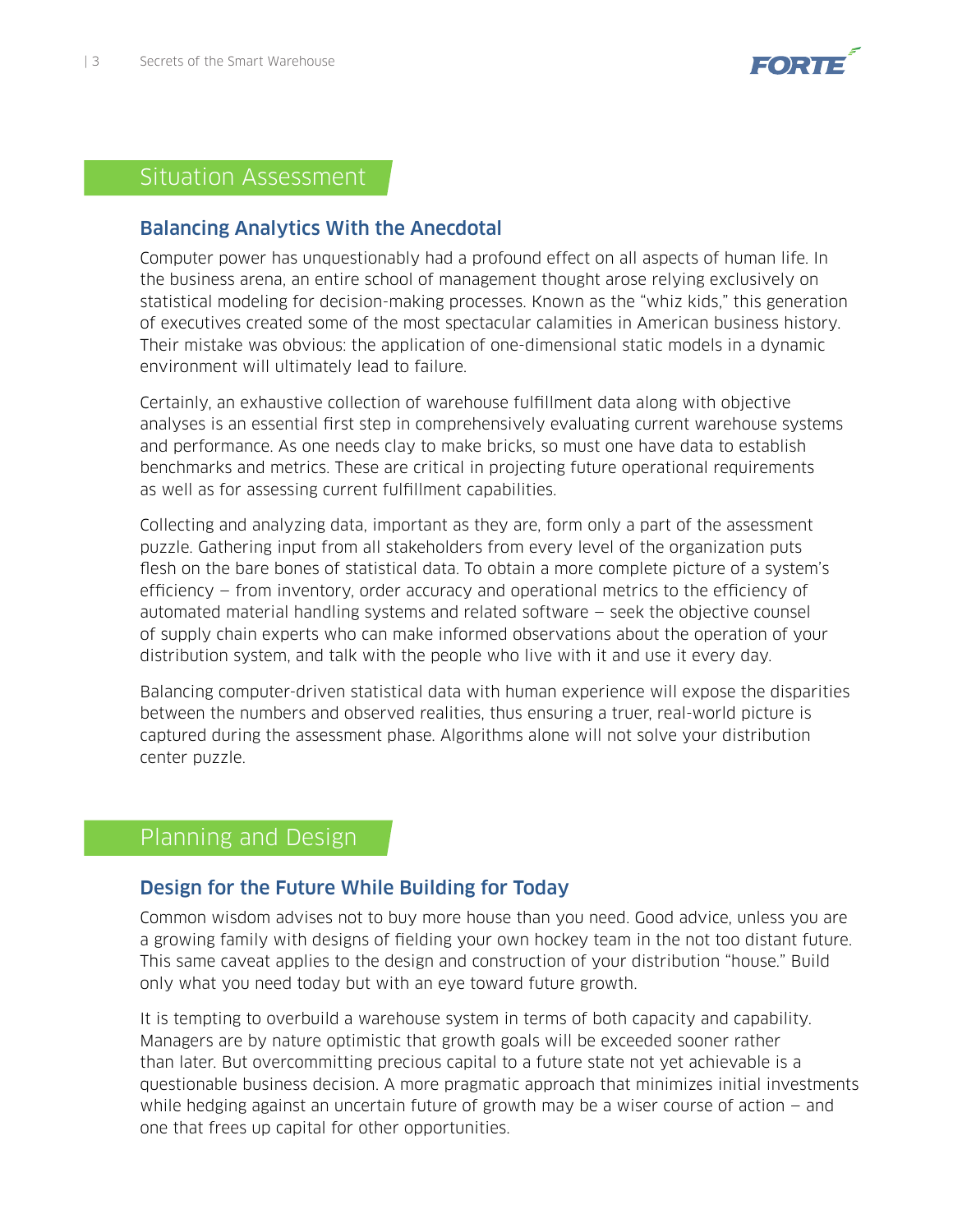

The answer is to design a distribution center that is both flexible and scalable to cost effectively accommodate future growth and advances in technology. It requires foresight and forward thinking to successfully converge equipment, software, people and processes in an expanded "house." This can be achieved largely by modular design. For example, one company had a five-year growth plan to expand from 10,000 SKUs to 30,000 SKUs. But instead of planning to handle 30,000 SKUs from the outset, their facility was cleverly designed to expand for incremental growth through the use of flexible components, like a multi-tiered, walk-back pick module that could be expanded to accommodate additional SKUs over time. This type of thinking helps avoid overinvestment and capital costs, yet considers optimum material flow for current operations while laying the groundwork for successful future expansion. Equally important is that the distribution center design included the plans to enable implementation of incremental capacity expansion without disturbing ongoing fulfillment operations.

#### Take Exceptions Off-line

"Special orders don't upset us." Really? Well, they should, because if you've designed a system to handle every possible ordering request, then you've almost certainly over-designed it. And this means added costs and complexities. Exceptions are just that: exceptional. Seasonal workflows to include customized gift-wrap stations, extraordinary expediting, highly specialized or sensitive customer requests or accommodations, etc., are best and most cost effectively addressed off-line. Your distribution system is at maximum efficiency when it is fully applied to its primary missions: mainline material flow.

#### A Warehouse Control System (WCS) — The Real Brains of the Operation

Manager frustration with expensive upgrade paths for warehouse management systems (WMS), the lack of communication between systems, and the inability to generate real-time views of distribution center performance have led to the development of powerful warehouse control system (WCS) middleware. A real-time, bi-directional interface capable of connecting all warehouse systems, WCS software operates as a service bus, providing connection and information routing capabilities that link disparate software and automation systems so they perform as a single unit. Using easily configured adapters or agents, WCS software permits new islands of automation to be quickly and simply deployed and fully integrated when needed.

Placing WCS software at the center of the system architecture creates a single point of integration for all systems. Removing the WMS from the middle of the system's architecture eliminates the needs for multiple, complex integrations and custom hard-coding when the WMS is upgraded to a newer version.

For these reasons, choosing and implementing a WCS is as important as the material handling automation system itself. WCS software delivers tangible economic and efficiency benefits, including:

- Reduction in WMS modifications and customization
- Enhanced, real-time reporting and metrics capabilities
- Real-time communications between disparate systems
- Long-term scalability of operational systems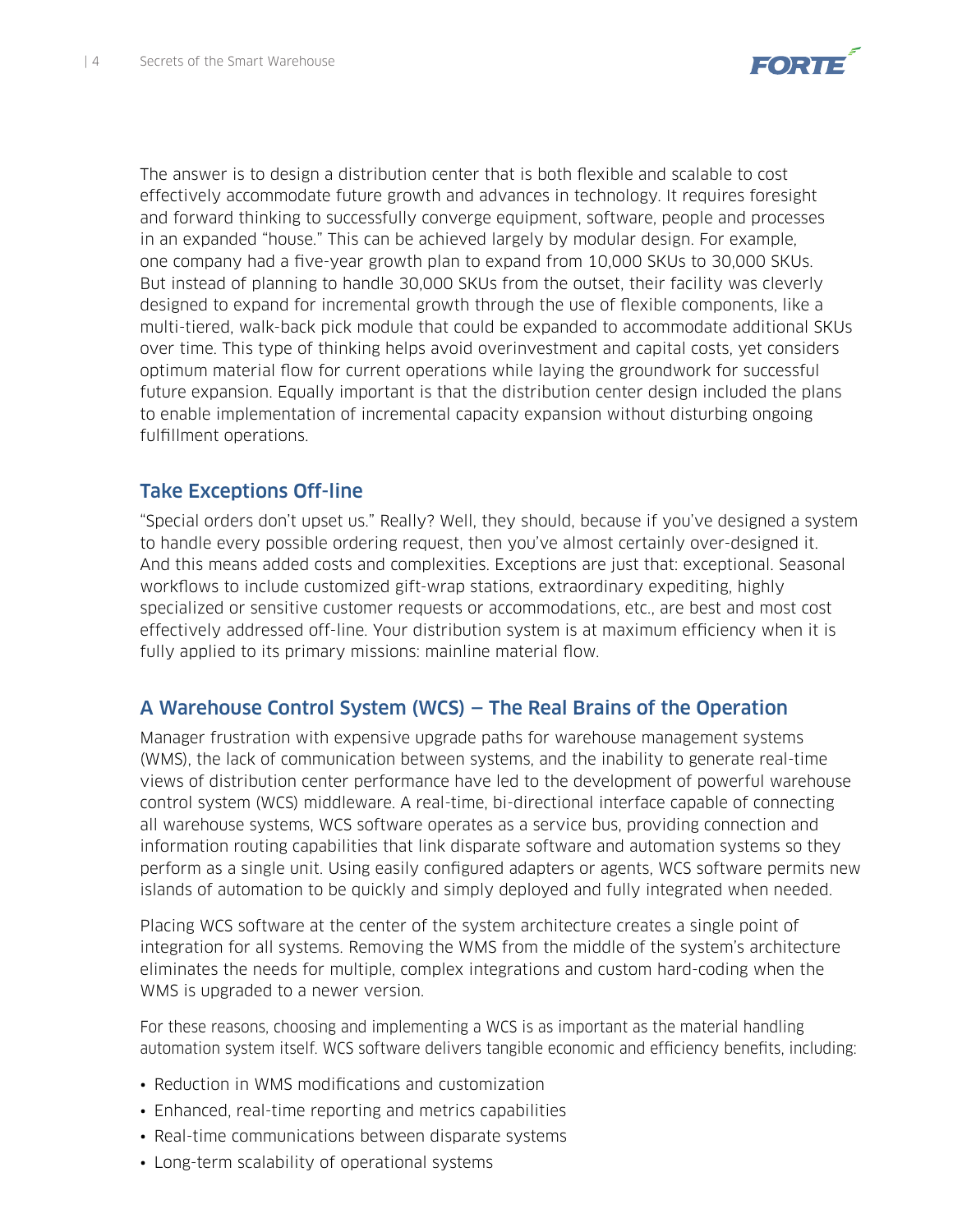

#### Let It Flow: De-bottlenecking

The bane of all process systems — from chemical and pharmaceutical manufacture to order fulfillment — is the bottleneck. Processors spend considerable effort to avoid them in system design and even more time and money when they inevitably occur in the real world. When designing a new automation system, it's important to realize that the maximum throughput is only as great as the most constrained point in the system. Identify the most constrained point and plan in advance ways to improve throughput. This will likely require planning ways to reduce overall congestion, such as placing "early-out" locations to expedite material flow direct to packing. The ultimate goal is to make use of dynamic routing alternatives to work around congested processing areas, improve throughput and reduce the order's time in the system. Similarly, when upgrading existing material handling systems, take a close look at the underperforming components in your material handling system; focus on ways to improve material flows and remove current and potential bottlenecks.

# Workflow Considerations

#### Catching the Wave

Experienced surfers have developed a sixth sense when it comes to anticipating the rhythm of the waves. In a similar way, warehouse managers can use data to predict order "waves." Also known as "wave picking," it is an application of short interval scheduling to assign the workload into intervals (i.e., waves). This enables management to coordinate the several parallel and sequential activities needed to complete the task. The wave data includes the workload by function (e.g., case picking, repack picking, pallet movement, pick position replenishment, etc.). This provides management with the information to calculate staff requirements and assign staff by function, with the expectation that the work in each function and within each wave can be started and completed at about the same time.

In other words, the way product is released to the floor plays an important part in the successful distribution system operation. Are all picking stations working at equal capacity? Are replenishment activities happening in parallel to support product availability? And, are re-circulation plans in place to allow congested zones to catch up? Because even with the most thorough waving system, there will inevitably be out of balance situations where recirculation loops will need to be in place. These are all questions that automation system data or simulator "run-through" data can be used to answer. Use these results to achieve ideal wave picking scenarios by grouping orders in such a way that tasks are most effectively distributed to the warehouse floor. Rely on this data to understand pick zone capacity and release orders to match. Finally, build in bypass capability where needed, and re-route or re-circulate materials until capacity becomes available again.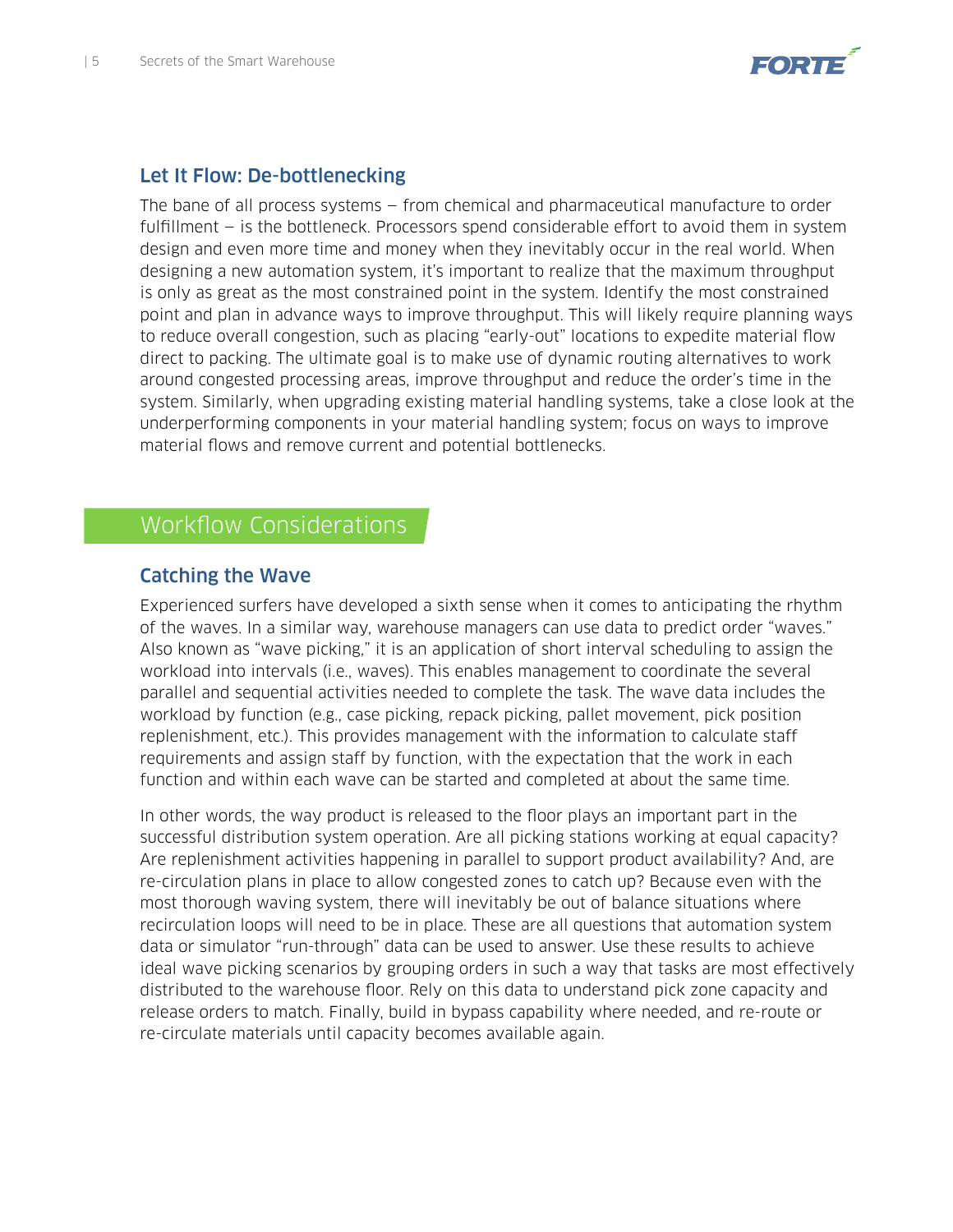

#### Inventory Allocations: When Procrastination Is a Good Thing

All our lives we're taught to be on time or, better yet, to be early in keeping appointments or handing in assignments. Generally good advice, except when it comes to inventory allocation decisions with automated order fulfillment systems. In this case, a little tardiness can be a good thing. Inventory replenishment/transfer allocation decisions should be made as late as possible based upon a real-time view of order requirements and inventory levels.

One of the quickest ways to frustrate customers is to not have inventory on hand to fulfill their orders. What's worse is having inventory on hand but not using it for rush orders because of hard allocations to other orders already in the queue. Unfortunately, this can happen with many inventory allocation processes where inventory is blocked from being picked prematurely. Delaying allocation provides the time needed to balance the most current order data with total inventory levels throughout the system (both picking and bulk locations). This information will enable the operator to better avoid the most commonly perplexing problem — the inability to fulfill orders, because inventory in pick locations has been blocked for orders that have not been released for picking.

Similarly, with automated material handling systems, postponing the decision making until the last possible second provides advantages. For example, consider an automated put-to-store system in which product is inducted to a conveyor system and is diverted to the appropriate sort zone. The decision to divert each case is typically made at the point of induction. However, by delaying the decision, a robust WCS can consider the workload balance across each sort zone in its decision making process, thereby improving the overall performance of the system and the employees who perform the put-to-store tasks.

#### Continuously Revisit Slotting

Slotting would be a simple matter in a static fulfillment model. But products change and demand fluctuates — constantly. Continuous vigilance and decisive responses are imperative for operation efficiency and customer satisfaction.

Warehouse operations managers should continuously evaluate slotting strategies to ensure alignment with changing business models. Slotting is subject to change due to differing product life cycles, new SKU introductions and their subsequent impact on replenishment frequencies. Periodic, careful review of inventory slotting, replenishment frequency and other relevant reports will reveal if items are slotted most effectively. With this data, you can determine replenishment frequency and have a clearer view of days on hand inventory allocations. It will also help to contain the footprint of the slotting area as obsolete items are pruned to make room for new, high demand products.

The ultimate goal is to create balance between replenishment and picking efficiency by having the correct inventory available on hand and slotted correctly. And by retaining the smallest practical footprint, the distance travelled by personnel can be minimized to achieve fulfillment efficiencies.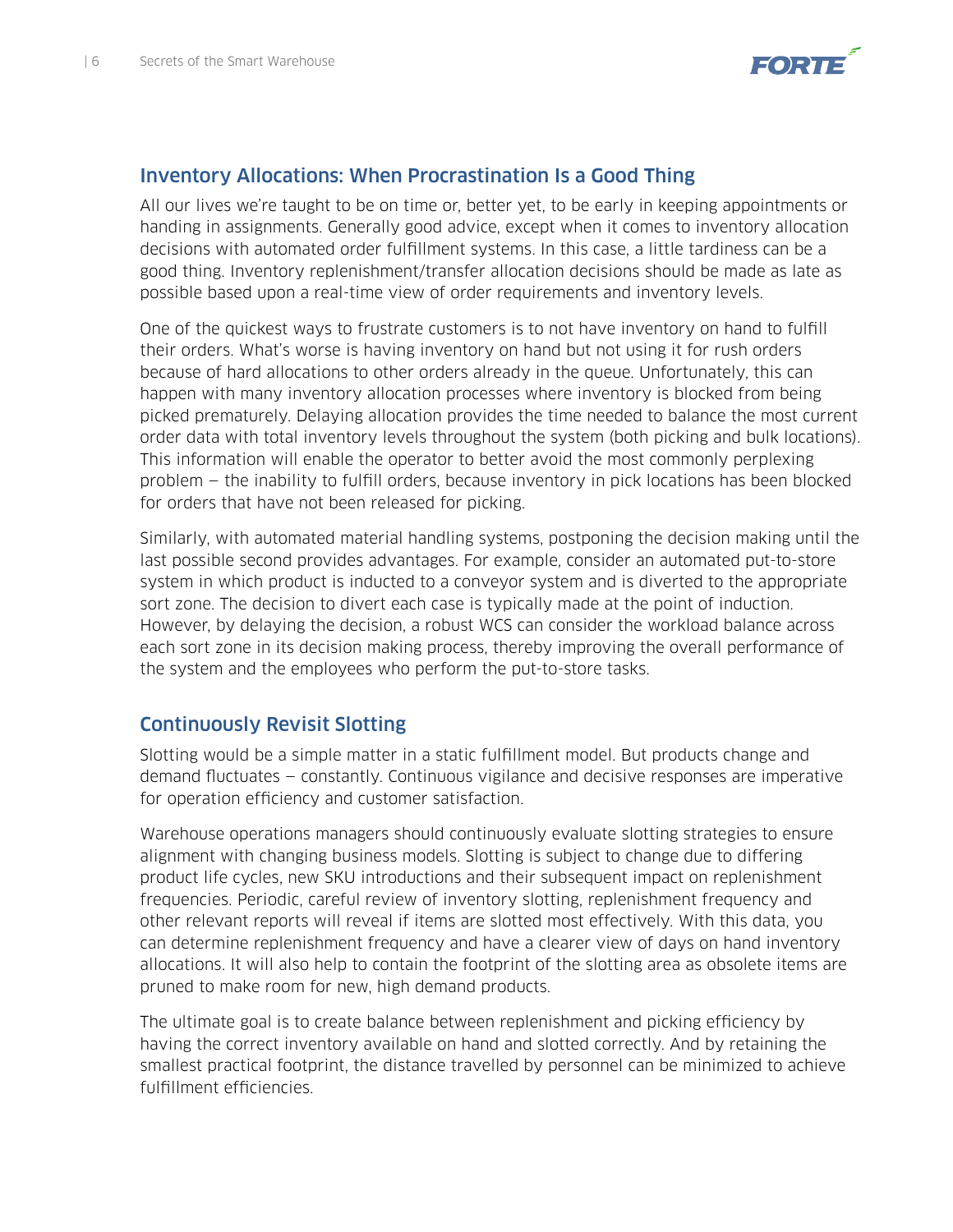

## Human Factors

#### The Human Element

"People are our most important asset." Do we really believe that, or is it only a gauzy platitude? Do we take health, safety and environment workforce issues seriously or merely pay lip service to them?

Keeping human factors top-of-mind when designing a distribution center is critical to the development and retention of a conscientious, invigorated workforce. Does the facility have sufficient lighting and ventilation with ergonomic equipment and flooring materials, comfortable overhead conveyor clearances, etc.? How clean is it? Are we in compliance with all industry and governmental safety standards? Are goods slotted to optimize picking workflows and minimize the pickers' travel distance? Are handling weights and girths within the capability of the staff? All aspects of the working environment should be evaluated in terms of the health and safety of the employees. They really are the most important asset in maximizing the return on investment of the fulfillment system.

And finally, don't underestimate the importance of cross-training employees in warehouse operations. Like the facility and material handling equipment, the workforce should be flexible and scalable to adapt to changing conditions and seasonal demands. The payback will be a more energized workforce, better prepared to implement change and accommodate material flow fluctuations.

#### Location Really Does Matter

Distribution center location has become a science unto itself. Optimal single or multiple facility locations based on latitude/longitude for each demand point, as well as weight factors such as pound miles, total number of shipments, cost of living index, labor costs, etc., are well understood and statistically verifiable. But perhaps the most important if not most overlooked factor is the human element in the equation.

Is the prospective location capable of providing a workforce with the requisite skills to consistently accomplish the facility's mission? Is there a sufficient pool of people to accommodate expansion and expected attrition, even if other distribution center operations are established in the same vicinity? Equally important, is local managerial talent available? Is the area vibrant enough to attract key transplant employees and their families?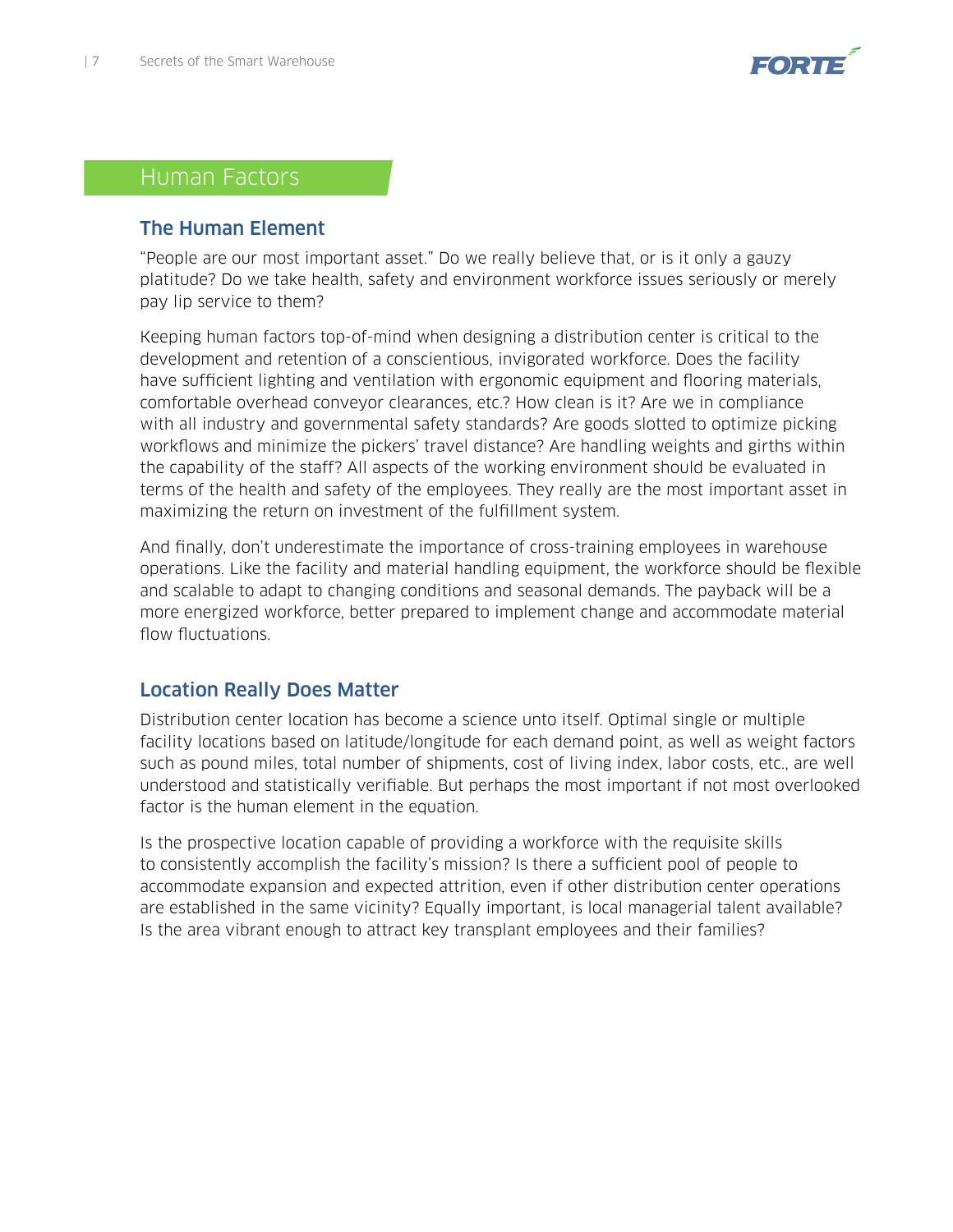

### Summary

When confronting the many issues related to distribution center design and operation, the algorithms alone are insufficient in determining an optimal solution. Like the Rubik's Cube — where a seemingly infinite combination of decisions can lead to solving the puzzle — distribution center planning and design requires a strategic approach and careful consideration from multiple angles. To be sure, flexibility and scalability must be integral to distribution center design in order to achieve the perfect balance between initial investment and future expandability. And without an objective blueprint for design, operators can fall into the trap of designing around the promise of a material handling equipment brand rather than blending the ideal equipment, WMS, WCS and associated technologies according to the specific demands of each company's unique distribution model.